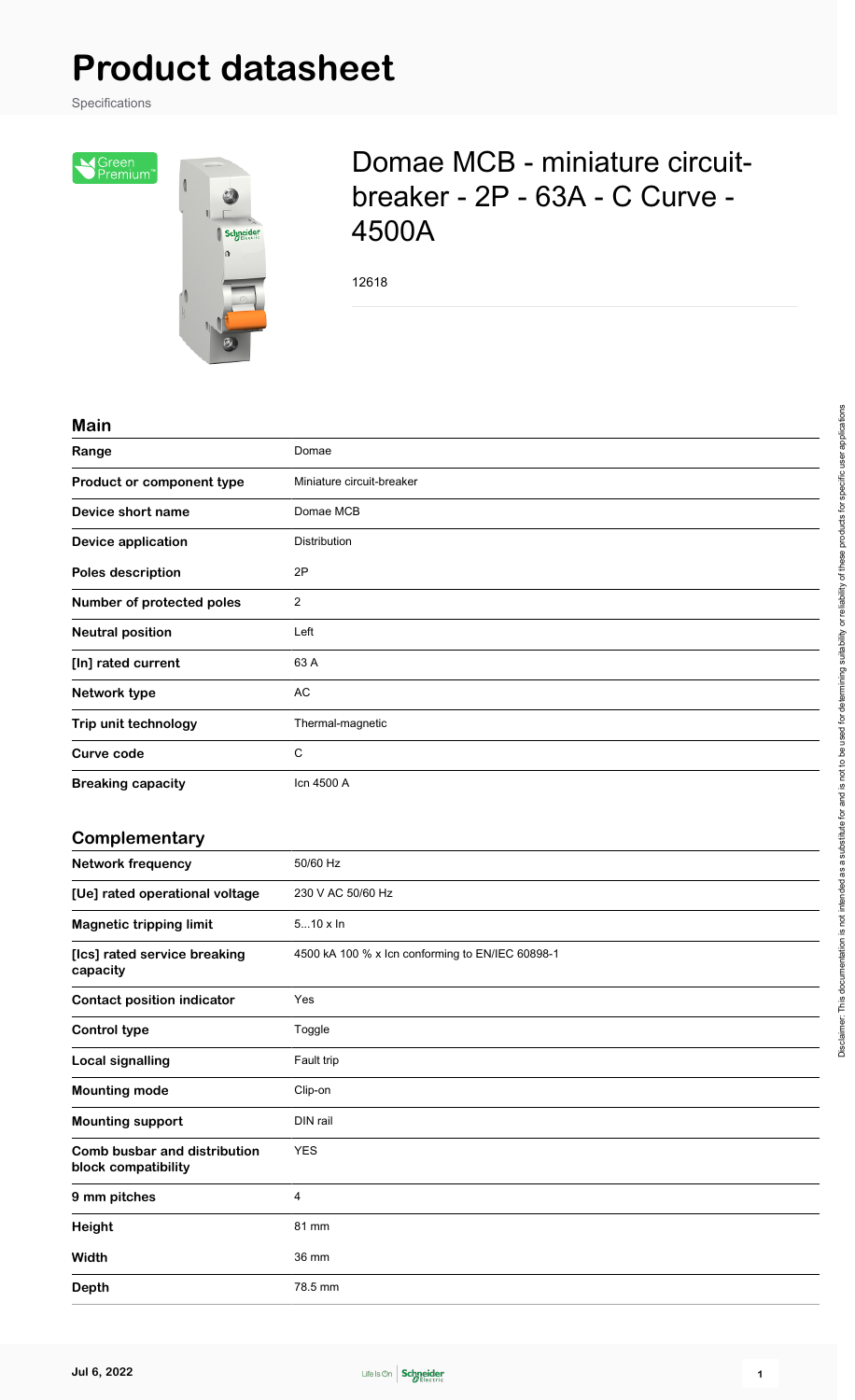| Net weight                               | 0.19 kg                                                                                                                                       |
|------------------------------------------|-----------------------------------------------------------------------------------------------------------------------------------------------|
| Colour                                   | White                                                                                                                                         |
| <b>Mechanical durability</b>             | 20000 cycles                                                                                                                                  |
| <b>Connections - terminals</b>           | Tunnel type terminals (top or bottom) - 135 mm <sup>2</sup> - rigid<br>Tunnel type terminals (top or bottom) - 125 mm <sup>2</sup> - flexible |
| Wire stripping length                    | 14 mm for top or bottom connection                                                                                                            |
| <b>Tightening torque</b>                 | 3.5 N.m top or bottom                                                                                                                         |
| Earth-leakage protection                 | Without                                                                                                                                       |
|                                          |                                                                                                                                               |
| Environment                              |                                                                                                                                               |
| <b>Standards</b>                         | IEC 60898-1<br><b>IEC 60529</b><br>IEC 60068-1                                                                                                |
| IP degree of protection                  | IP20 conforming to IEC 60529<br>IP40 (modular enclosure) conforming to IEC 60529                                                              |
| <b>Tropicalisation</b>                   | 2 conforming to IEC 60068-1                                                                                                                   |
| <b>Relative humidity</b>                 | 95 % at 55 °C                                                                                                                                 |
| Ambient air temperature for<br>operation | $-2560 °C$                                                                                                                                    |
| Ambient air temperature for<br>storage   | $-4070 °C$                                                                                                                                    |
| <b>Packing Units</b>                     |                                                                                                                                               |
| Unit Type of Package 1                   | <b>PCE</b>                                                                                                                                    |
| <b>Number of Units in Package 1</b>      | 1                                                                                                                                             |
| Package 1 Weight                         | 245.0g                                                                                                                                        |
| Package 1 Height                         | 7.5 cm                                                                                                                                        |
| Package 1 width                          | 3.6 cm                                                                                                                                        |
| Package 1 Length                         | 8.5 cm                                                                                                                                        |
| Unit Type of Package 2                   | BB1                                                                                                                                           |
| <b>Number of Units in Package 2</b>      | 6                                                                                                                                             |
| Package 2 Weight                         | 1.57 kg                                                                                                                                       |
| Package 2 Height                         | 8 cm                                                                                                                                          |
| Package 2 width                          | 8.5 cm                                                                                                                                        |
| Package 2 Length                         | 22.5 cm                                                                                                                                       |
| Unit Type of Package 3                   | S03                                                                                                                                           |
| Number of Units in Package 3             | 72                                                                                                                                            |
| Package 3 Weight                         | 19.327 kg                                                                                                                                     |
| Package 3 Height                         | 30 cm                                                                                                                                         |
| Package 3 width                          | 30 cm                                                                                                                                         |
| Package 3 Length                         | 40 cm                                                                                                                                         |

| <b>Offer Sustainability</b> |                          |  |
|-----------------------------|--------------------------|--|
| Sustainable offer status    | Green Premium product    |  |
| <b>REACh Regulation</b>     | <b>REACh Declaration</b> |  |
| <b>REACh free of SVHC</b>   | Yes                      |  |
| <b>EU RoHS Directive</b>    | Compliant                |  |

Life Is On Schneider